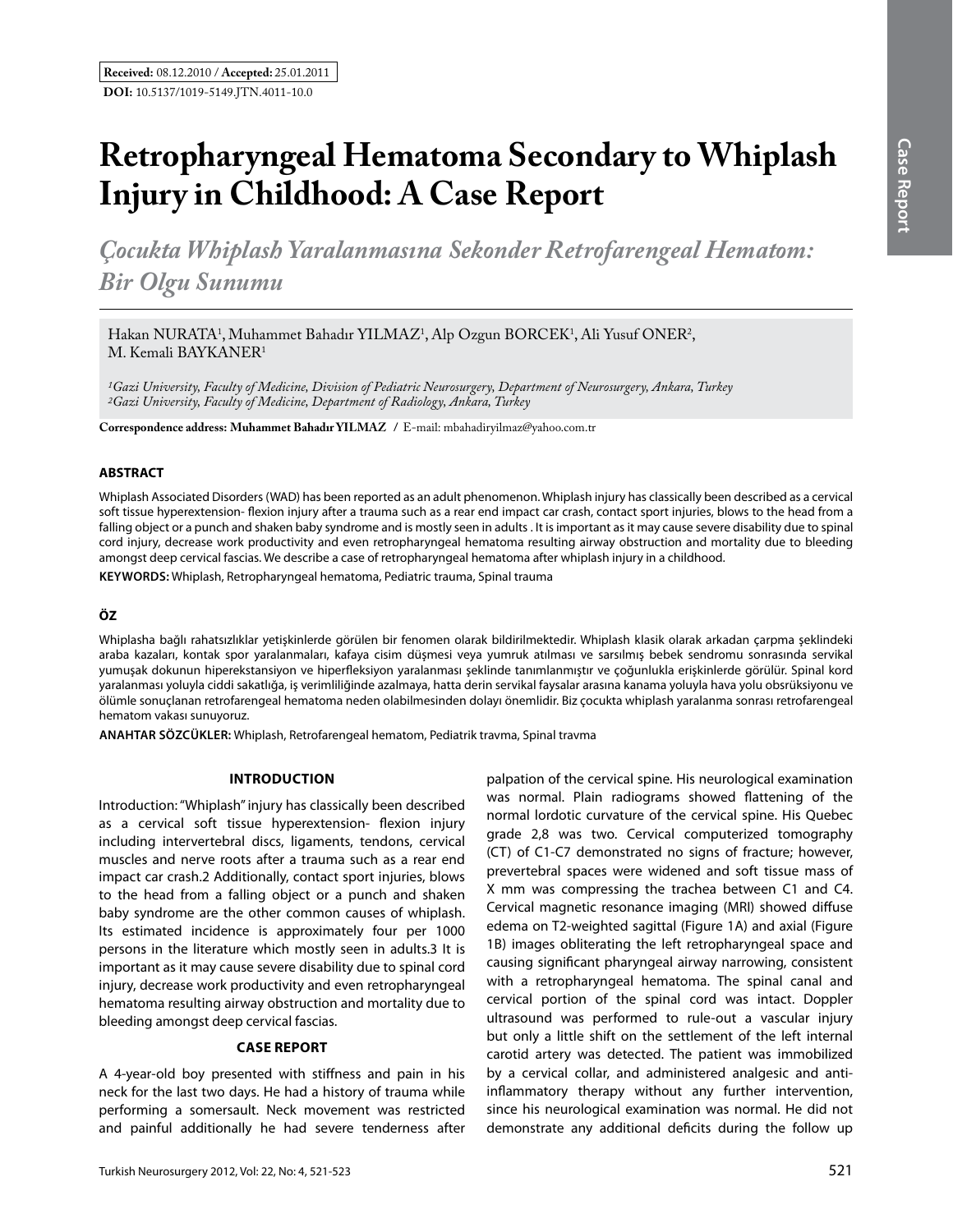period. On the fourth day, his symptoms almost completely resolved. On the first week after trauma repeated MRI showed an organizing hematoma confined to the left longus capitis muscle, obliterating the left retropharyngeal space causing airway obstruction at this level. However, comparison of the new images with the previous ones demonstrated gradual improvement in both the size of the hematoma and the size of the obliteration (Figure 2). He was discharged with cervical collar and follow up suggestions. In the follow-up, after 30 days, control cervical MRI T2-weighted axial image depicts significant resolution of the hematoma. Note that the airway patency is near totally reestablished (Figure 3).

## **Discussion**

Although "whiplash" has classically been described as a cervical soft tissue hyperextension-flexion injury after a rear end impact car crash and is mostly seen in adults, our case was a 4-year-old boy who had a history of trauma while performing a somersault. Whiplash Associated Disorders (WAD) have been reported as an adult phenomenon. Hadfield et al. 2 suggested an incidence of 29,5 % in 1998. Boyd et al. 2 has reported the largest clinically assessed group of children with WAD. Their study revealed WAD in 49 of the 105 children (47 %) administered to the emergency room, in which 50% of the



**Figure 1:** T2 weighted sagittal **(a)** MRI images demonstrating retropharyngeal swelling and hematoma. Note the narrowing and shift in respiratory pathways on the axial **(b)** image (arrow head).



**A b**